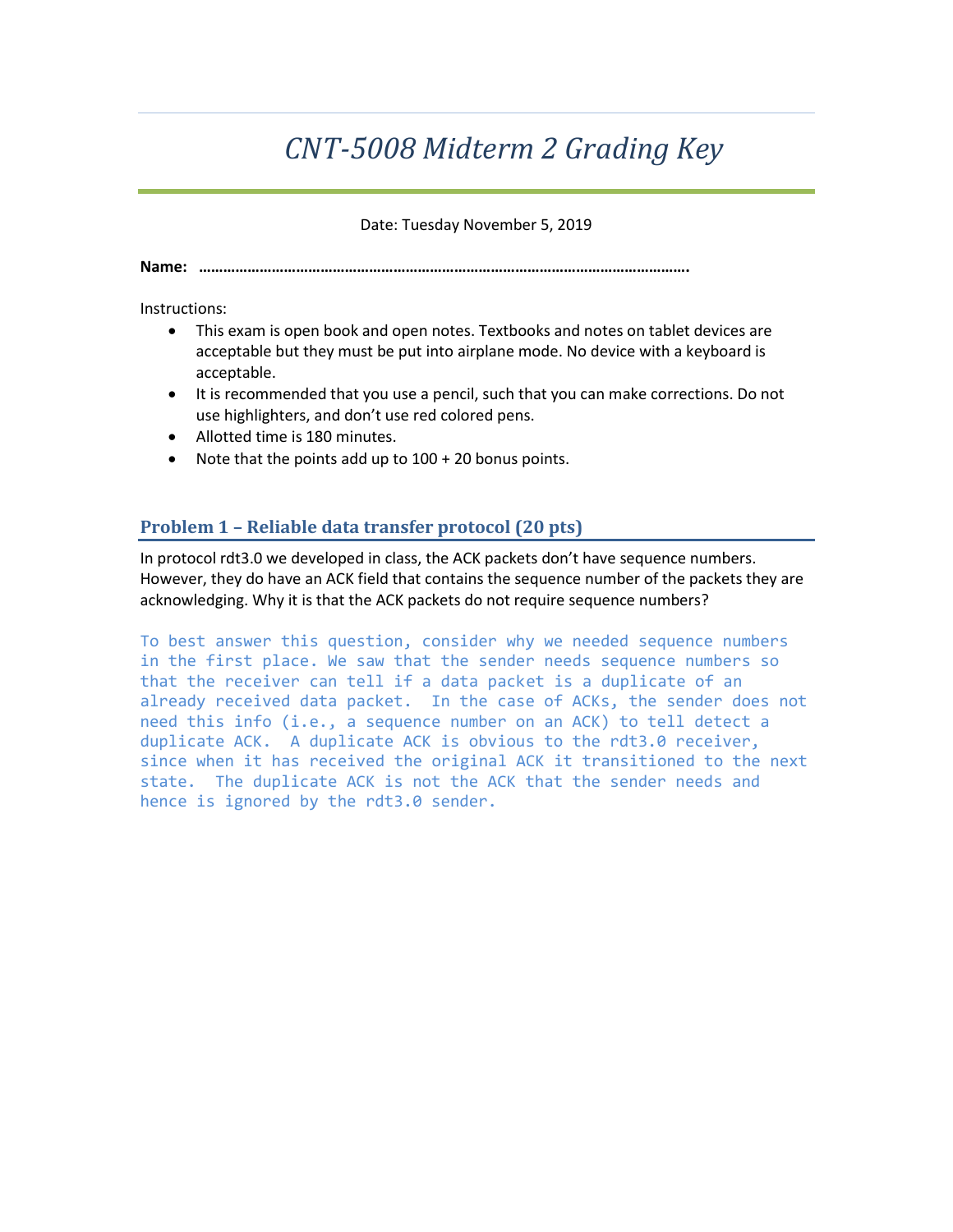#### **Problem 2 ACK vs NAK (20pts)**

Consider a reliable data transfer protocol that uses only negative acknowledgement (NAK). Suppose the sender sends data only infrequently. Would a NAK only protocol be preferable to a protocol that uses ACKs? Why?

In a NAK only protocol, the loss of packet *x* is only detected by the receiver when packet *x+1* is received. That is, the receivers receives *x-1* and then *x+1,* only when *x+1 is* received does the receiver realize that *x* was missed. If there is a long delay between the transmission of x and the transmission of *x+1,* then it will be a long time until *x* can be recovered, under a NAK only protocol.

Now suppose that the sender has a lot of data to send and the end-to-end connection experiences losses only very rarely. In this second case, would a NAK-only protocol be preferable to one that uses ACKs? Why?

On the other hand, if data is being sent often, then recovery under a NAK-only scheme could happen quickly. Moreover, if errors are infrequent, then NAKs are only occasionally sent (when needed), and ACK are never sent – a significant reduction in feedback in the NAK-only case over the ACK-only case.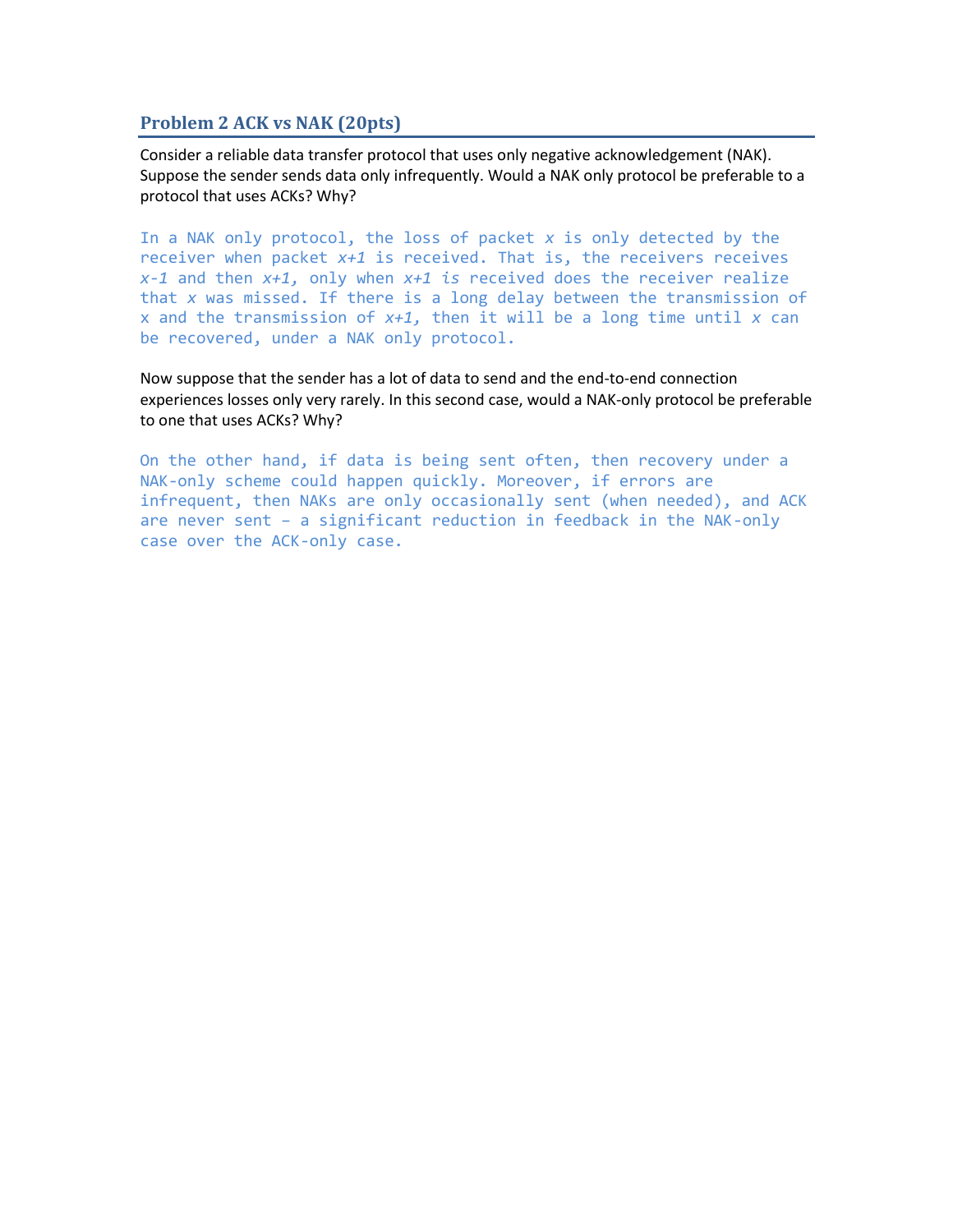# **Problem 3 TCP acks (20 pts)**

Host A and B are communicating over a TCP connection and Host B has already received from A all bytes up through byte 126. Suppose Host A then sends two segments to Host B back-to-back. The first contains 80 bytes of data, and second segment contains 40 bytes of data, respectively. In the first segment, the sequence number is 127, the source port number is 302, and the destination port number is 80. Host B sends an acknowledgement whenever it receives a segment from Host A.

a) In the second segment send from A, what are the sequence number, source port number and destination port number?

In the second segment from Host A to B, the sequence number is 207, source port number is 302 and destination port number is 80.

b) If the first segment arrives before the second segment, in the acknowledgment of the first arriving segment, what is the acknowledgment number, the source port number and the destination port number?

If the first segment arrives before the second, in the acknowledgement of the first arriving segment, the acknowledgement number is 207, the source port number is 80 and the destination port number is 302.

c) If the second segment arrives before the first segment, in the acknowledgment of the first arriving segment, what is the acknowledgement number?

If the second segment arrives before the first segment, in the acknowledgement of the first arriving segment, the acknowledgement number is 127, indicating that it is still waiting for bytes 127 and onwards.

d) Support the two segments sent by A arrive in order at B. The first acknowledgment is lost and the second acknowledgment arrives after the first timeout interval. Draw a timing diagram, showing these segments and all the other segments and acknowledgements sent. Assume that there is no additional packet loss. For each segment in your figure, provide the segment number and the number of bytes of data; for each acknowledgment you add, provide the acknowledgment number.

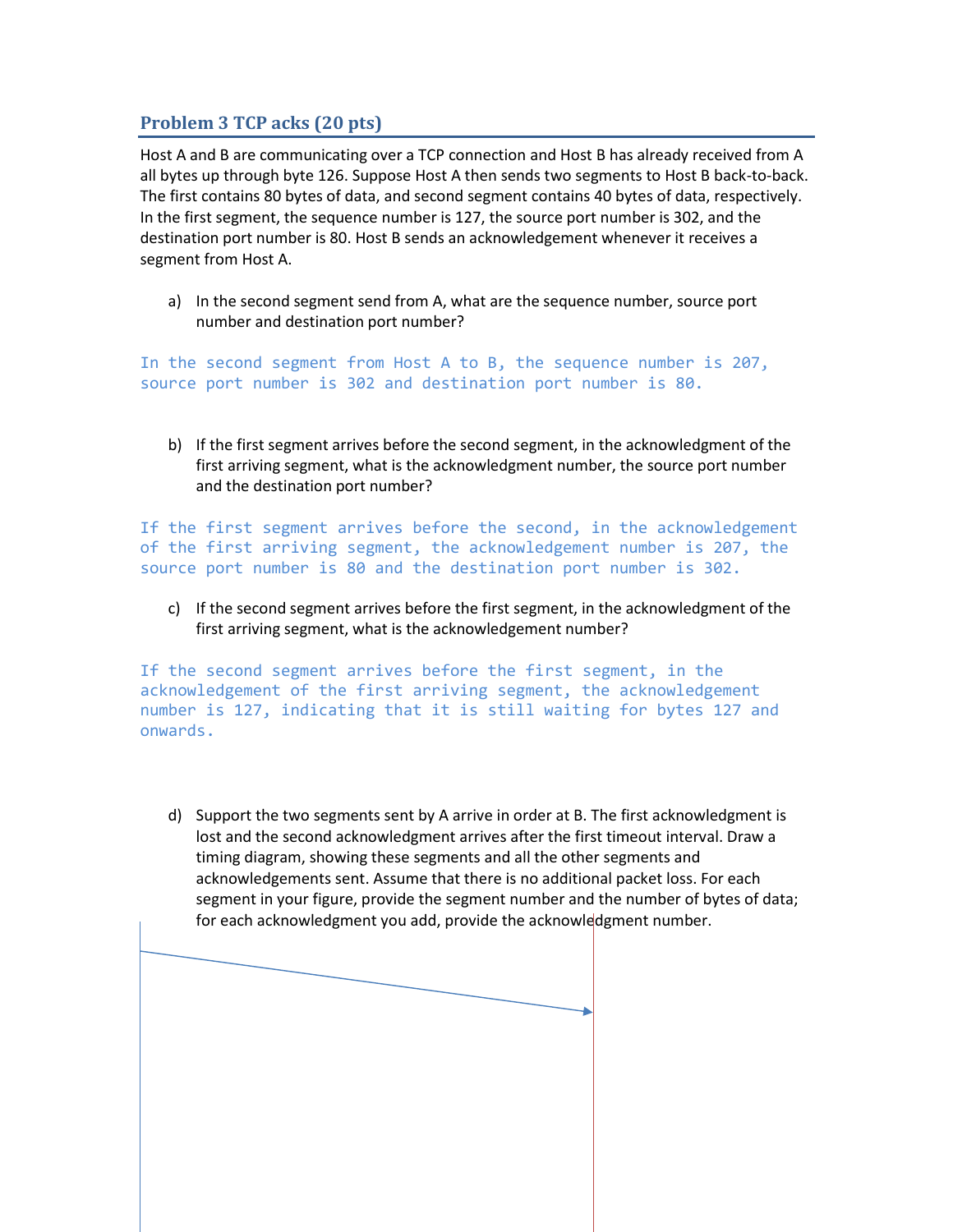Solution for d)

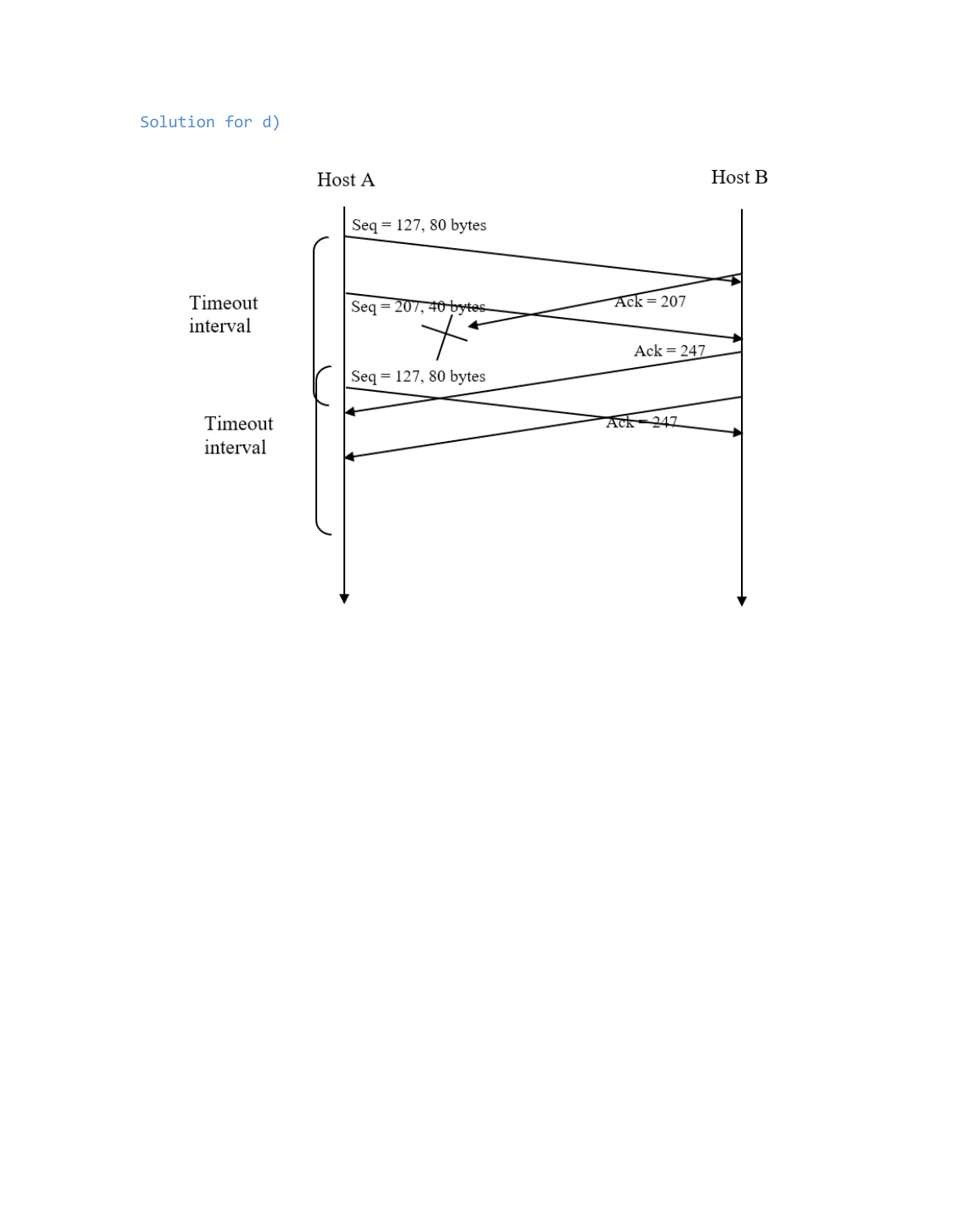### **Problem 4: Flow control (20pts)**

Hosts A and B are directly connected with a 100 Mbps link. There is one TCP connection between the two hosts, and Host A is sending to Host B a very large file over this connection. Host A can send application data into its TCP socket at a rate as high as 120 Mbps but Host B can read out of its TCP receive buffer at a maximum rate of 20Mbps. Describe the effect of TCP flow control.

Since the link capacity is only 100 Mbps, so host A's sending rate can be at most 100Mbps. Still, host A sends data into the receive buffer faster than Host B can remove data from the buffer. The receive buffer fills up at a rate of roughly 80Mbps. When the buffer is full, Host B signals to Host A to stop sending data by setting RcvWindow =  $0$ . Host A then stops sending until it receives a TCP segment with RcvWindow  $> 0$ . Host A will thus repeatedly stop and start sending as a function of the RcvWindow values it receives from Host B. On average, the long-term rate at which Host A sends data to Host B as part of this connection is no more than 20Mbps.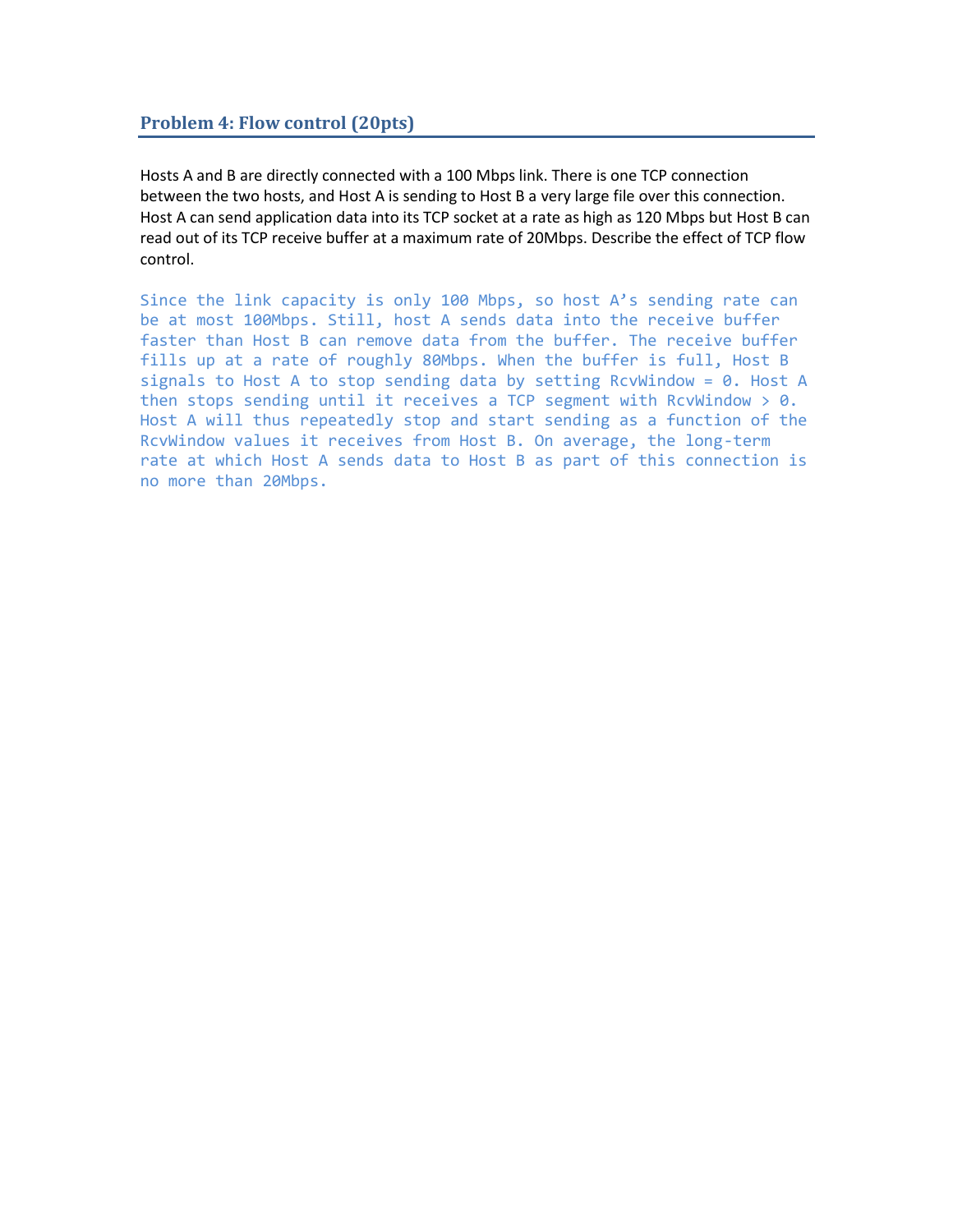## **Problem 5: Data plane / control plane (20 pts)**

#### Explain the difference between the data plane and the control plane of the networking layer.

The main function of the data plane is packet forwarding, which is to forward datagrams from their input links to their output links. For example, the data plane's input ports perform physical layer function of terminating an incoming physical link at a router, perform linklayer function to interoperate with the link layer at the other side of the incoming link, and perform lookup function at the input ports.

The main function of the control plane is routing, which is to determine the paths a packet takes from its source to its destination. A control plane is responsible for executing routing protocols, responding to attached links that go up or down, communicating with remote controllers, and performing management functions.

#### Explain the difference between routing and forwarding in the networking layer.

The key differences between routing and forwarding is that forwarding is a router's local action of transferring packets from its input interfaces to its output interfaces, and forwarding takes place at very short timescales (typically a few nanoseconds), and thus is typically implemented in hardware. Routing refers to the network-wide process that determines the end-to-end paths that packets take from sources to destinations. Routing takes place on much longer timescales (typically seconds), and is often implemented in software.

What field in the IP header can be used to ensure that a packet is forwarded through no more than N routers?

Time-to-live.

Do routers have IP addresses? Discuss.

Yes. They have one address for each interface.